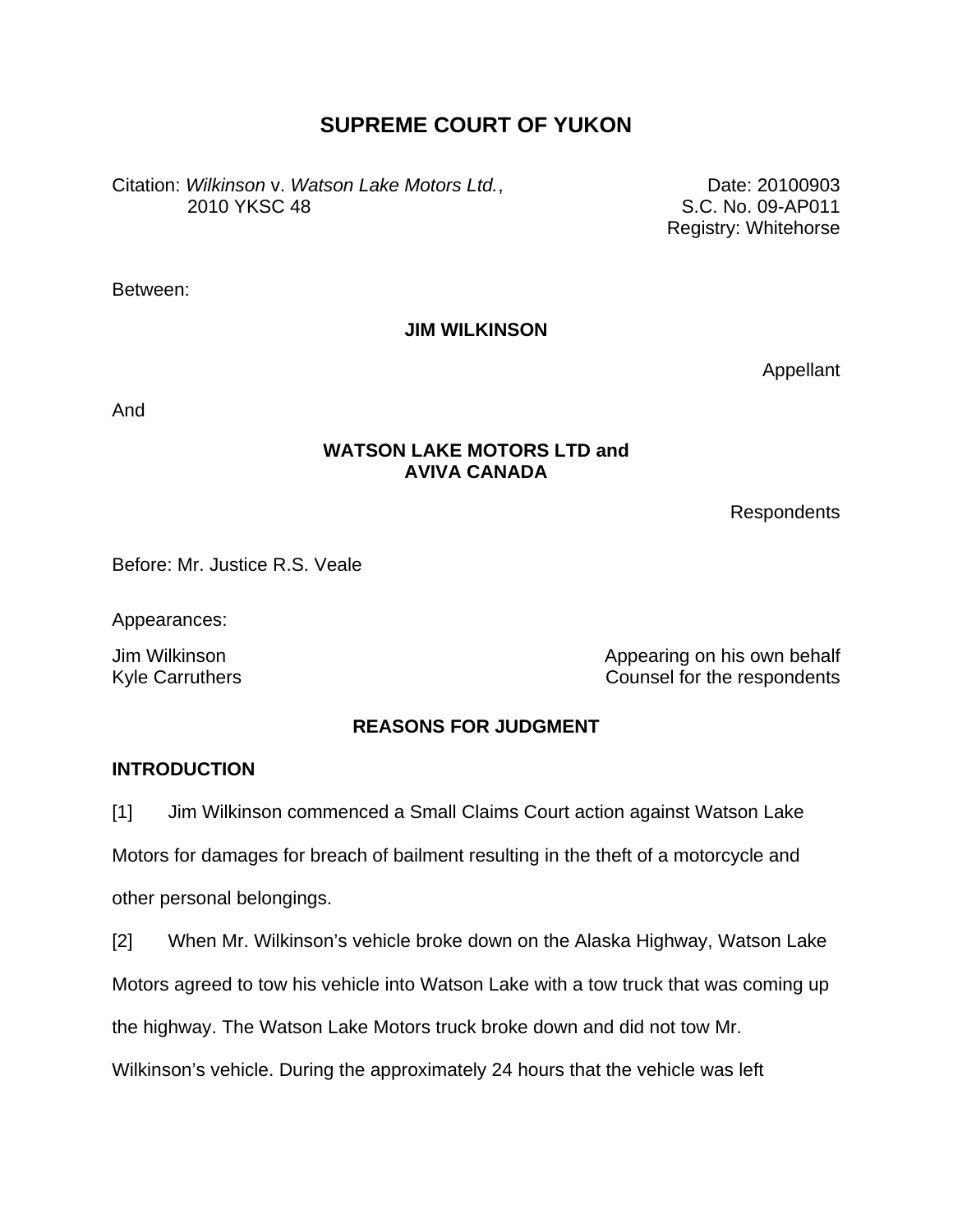unattended, Mr. Wilkinson's personal belongings and motorcycle were stolen. Watson Lake Motors "third partied" its insurance company which has now undertaken to defend the company. Mr. Wilkinson represented himself and Watson Lake Motors was represented by counsel.

[3] The issue is whether Mr. Wilkinson's arrangement with Watson Lake Motors created a bailment, and if so, did Watson Lake Motors breach its duty of care, thereby causing or contributing to the damage.

#### **BACKGROUND**

[4] On December 23, 2008, Mr. Wilkinson was moving from Whitehorse to Vernon, British Columbia. He was travelling southbound on the Alaska Highway with a number of household and personal items in a pickup truck towing a U-Haul trailer. He had a motorcycle, recently purchased, standing up in the box of the pickup with its two wheels strapped down. Unfortunately, his engine caught fire near Lucky Lake, approximately four kilometres south of Watson Lake. His truck was disabled at this point. It was -42°C.

[5] There was a fire truck on the scene and the RCMP attended. The RCMP assisted in making arrangements for a tow truck to tow the truck and trailer back to Watson Lake.

[6] Watson Lake Motors was contacted to do the job after it was determined that Capital Towing, the other towing company in Watson Lake, was not available. Watson Lake Motors has a flat deck truck that was suitable for the load involved. Mr. Stevenson, the owner of Watson Lake Motors, attended at the scene of the vehicle fire to confirm that the truck engine could not be repaired. He advised Mr. Wilkinson that his flat deck truck was in Fort Nelson and that it would tow the pickup and trailer back to Watson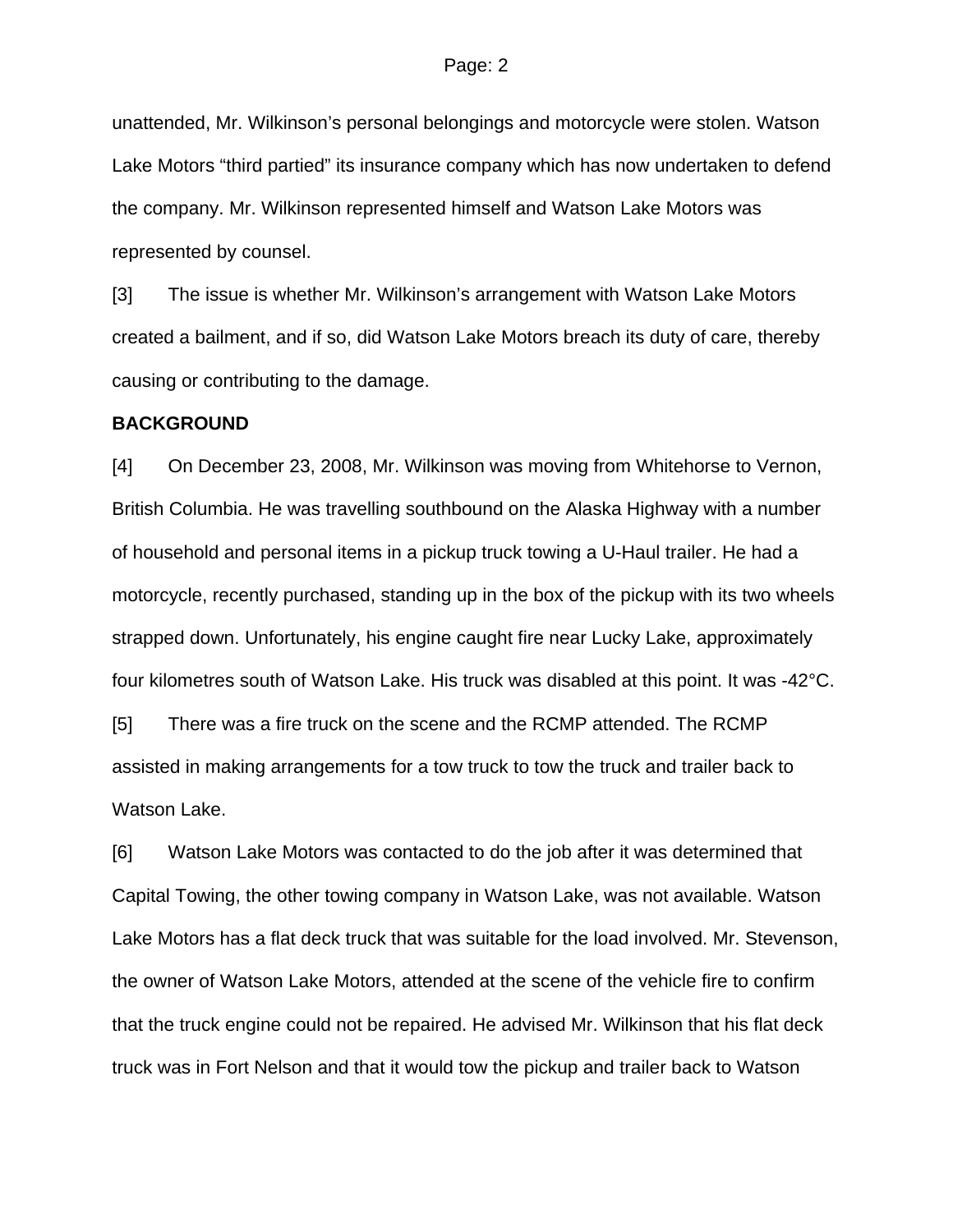#### Page: 3

Lake as soon as it returned. That arrangement was agreed upon, and Mr. Stevenson took Mr. Wilkinson back to the Watson Lake Motors premises. Mr. Wilkinson used his cell phone to make arrangements to rent another truck in Whitehorse to pull his U-Haul trailer.

[7] Mr. Stevenson drove Mr. Wilkinson to the bus station later that evening to go back to Whitehorse. Mr. Wilkinson did not leave any contact information with Mr. Stevenson, nor did Mr. Stevenson ask for any, although he knew that Mr. Wilkinson was contacting Budget Rental and that he was towing a U-Haul trailer rental from Whitehorse.

[8] Mr. Wilkinson testified that when he was dropped off at the bus depot, it was made very clear to him that his truck would be taken care of and would be waiting for him in the Watson Lake Motors' yard the next day. Mr. Stevenson denied that he gave any guarantee that Mr. Wilkinson's truck and trailer would be picked up, but agreed that he said it would be picked up by his truck on its way back from Fort Nelson.

[9] The following is Mr. Wilkinson's evidence on the verbal contract between him and Watson Lake Motors Ltd.:

> "... when I was dropped off at the bus depot, it was made very clear to me that my truck would be taken care of and that it would be in the yard for me waiting, the next day. The – Watson Lake Motors would assist in transferring my motorcycle to the newly rented truck and we would just hook up the U-Haul trailer and I would be on my way."

[10] The following is evidence from the cross-examination of Mr. Stevenson, the owner and operator of Watson Lake Motors:

> " $\mathsf Q$  So just to – just to clarify then. When you dropped me off at the bus depot, you could have said, "Mr. Wilkinson, we cannot pick up your truck."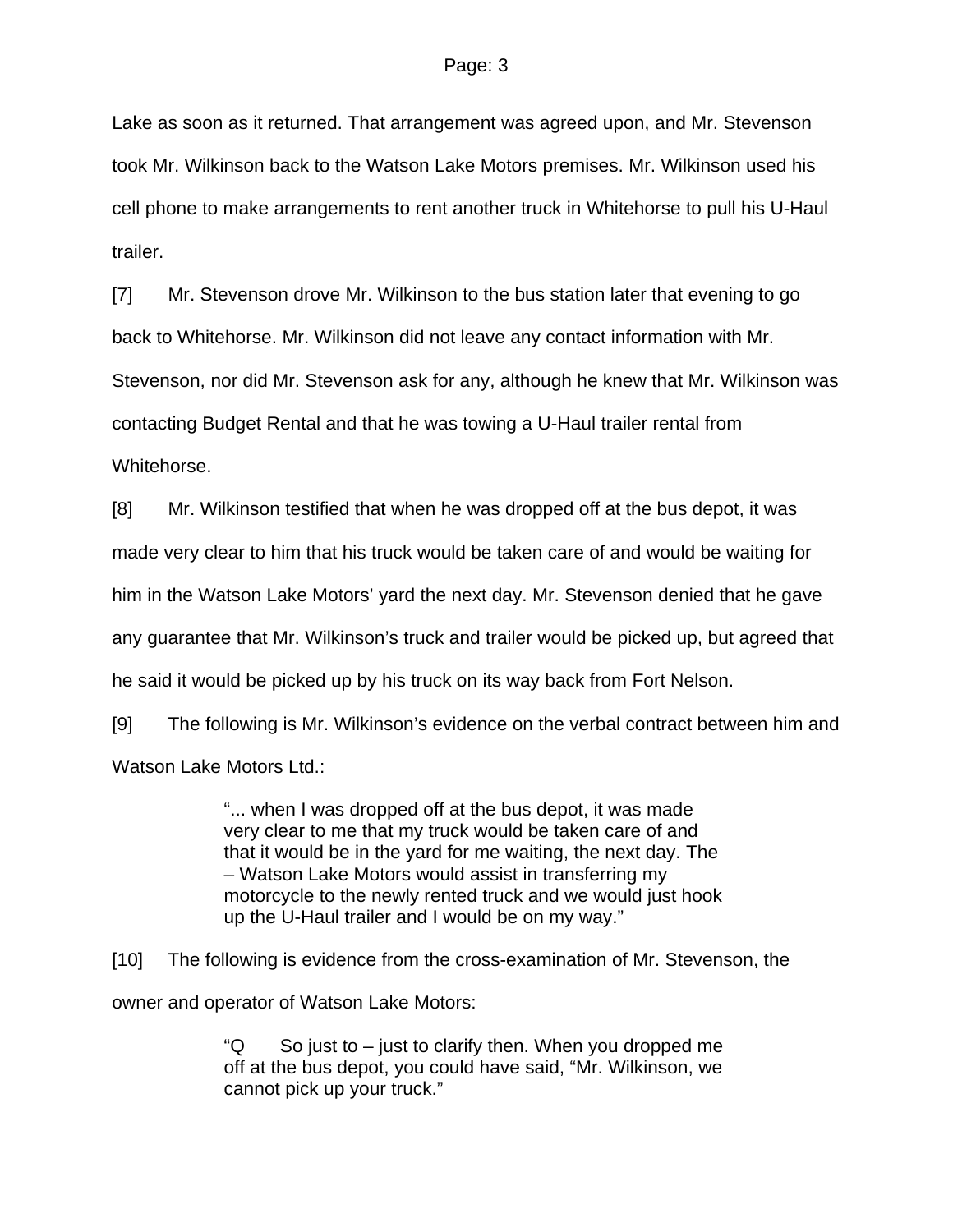A No, I didn't. I couldn't have said that then. I told you the truth. I told you that my truck was coming back from Fort Nelson, it would pick it up as its passing, and I did not have the phone call yet from the driver that he was broke down. You did not leave me a contact number to call you. You did not call me from Whitehorse to see how everything went. You never made no subsequent phone calls until you appeared the next day, and just like with your motorcycle, you never contacted me at all. You just left the security of your bike in my hands. ..."

[11] Unfortunately, after Mr. Wilkinson left for Whitehorse, the Watson Lake Motors'

tow truck broke down in the Toad River area and was not able to tow Mr. Wilkinson's

truck and U-Haul trailer as arranged.

[12] At trial, Mr. Stevenson said that he attempted to arrange for Capital Towing, his

competitor, to do the tow by calling Larry Hale who worked for Capital Towing in Watson

Lake. He said the following:

"... I called Larry's house and she [his wife] said he was out on a tow and she would have him phone me when he got back. So Larry called me when he got back and he'd been – I – you can't quote me on this, but I believe he'd been down Highway 37 to pick up a tow and he got back to town and he had to go to Whitehorse. So he said, "I can't do it until I get back from Whitehorse, but when I get back, if it's still out there, I'll gladly bring it in, if you can get – somehow get your truck up and running, Just let me know that you got it."

[13] When Mr. Wilkinson returned to Watson Lake the next afternoon, December 24, 2008, he was informed at Watson Lake Motors that his truck and trailer had been left out on the Alaska Highway all night. When he arrived at Lucky Lake, the motorcycle and a number of personal effects had been stolen. The U-Haul trailer and contents had not been disturbed.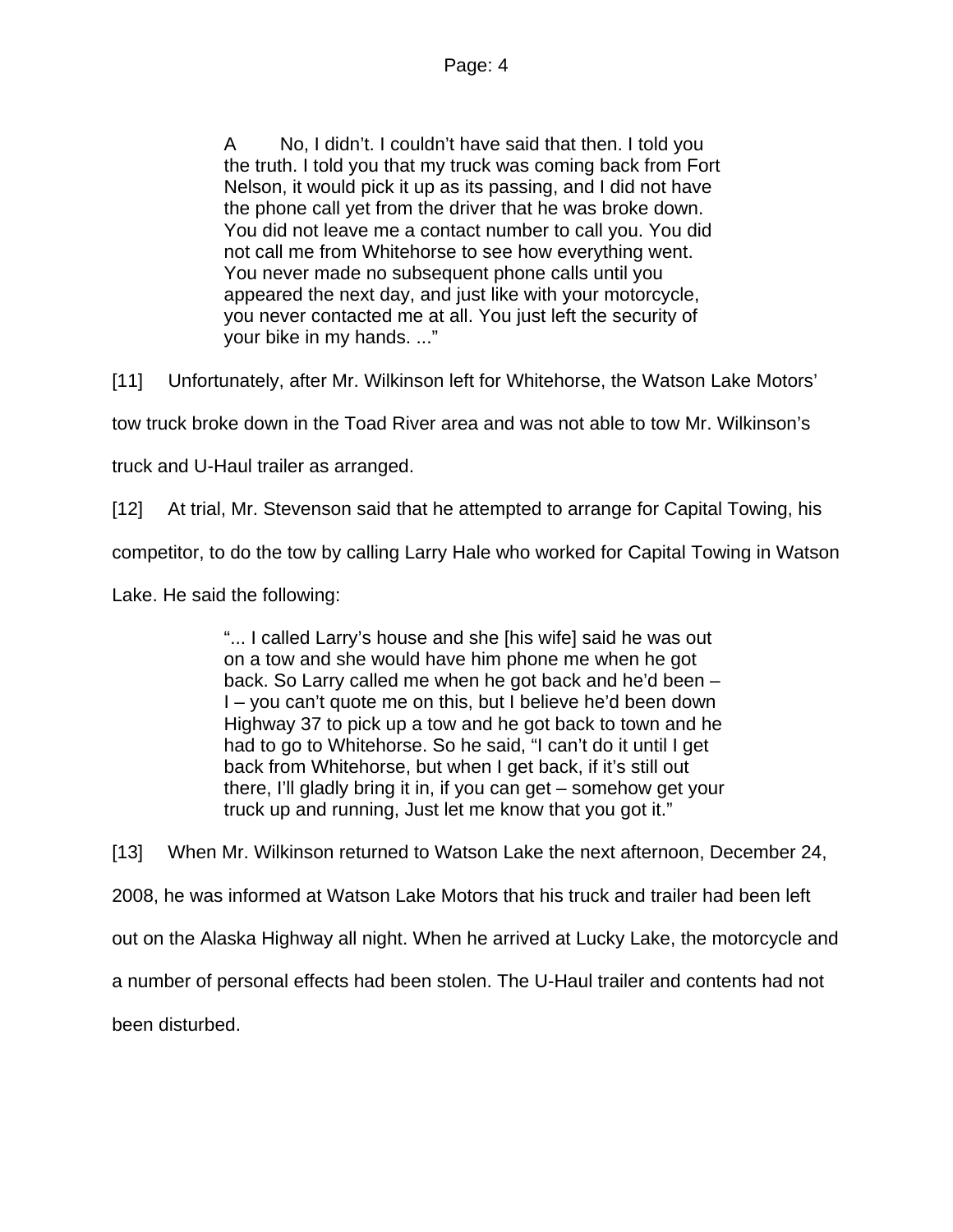[14] On the issue of whether there was some risk in leaving the motorcycle on the highway, Mr. Wilkinson stated that it weighed 800 pounds and could not be removed without some sort of equipment like a picker. Mr. Wilkinson was concerned about the security of the motorcycle and Mr. Stevenson acknowledged that there was a lot of discussion about the motorbike. Mr. Stevenson also said that, in his 18 years of experience, he was not aware of any theft of a motorcycle left on the highway for a day or overnight.

[15] The motorcycle was recovered several days later substantially damaged. It was impounded by the police at Watson Lake Motors who charged \$2,000 for storage fees, as Mr. Wilkinson could not arrange proper crating and shipping for several months.

[16] Mr. Wilkinson filed a damage claim for \$17,680 that he increased to \$25,000 (the maximum amount that could be claimed) on appeal in the Supreme Court of Yukon based upon a repair estimate for parts in the amount of \$11,175.04, which was a more accurate figure rather than the estimate of \$4,000 when the claim was filed. Mr. Wilkinson purchased the motorcycle for \$13,000.

### **The Trial Judgment**

[17] The trial judge decided the case on the issue of bailment, but he specifically declined to make a finding that there was a bailment as he dismissed the claim on the basis that, in any event, Watson Lake Motors had met the requisite duty of care of a bailee for reward.

[18] The trial judge made the following finding of facts:

1. Mr. Stevenson only learned that his tow truck had broken down after Mr. Wilkinson had left for Whitehorse.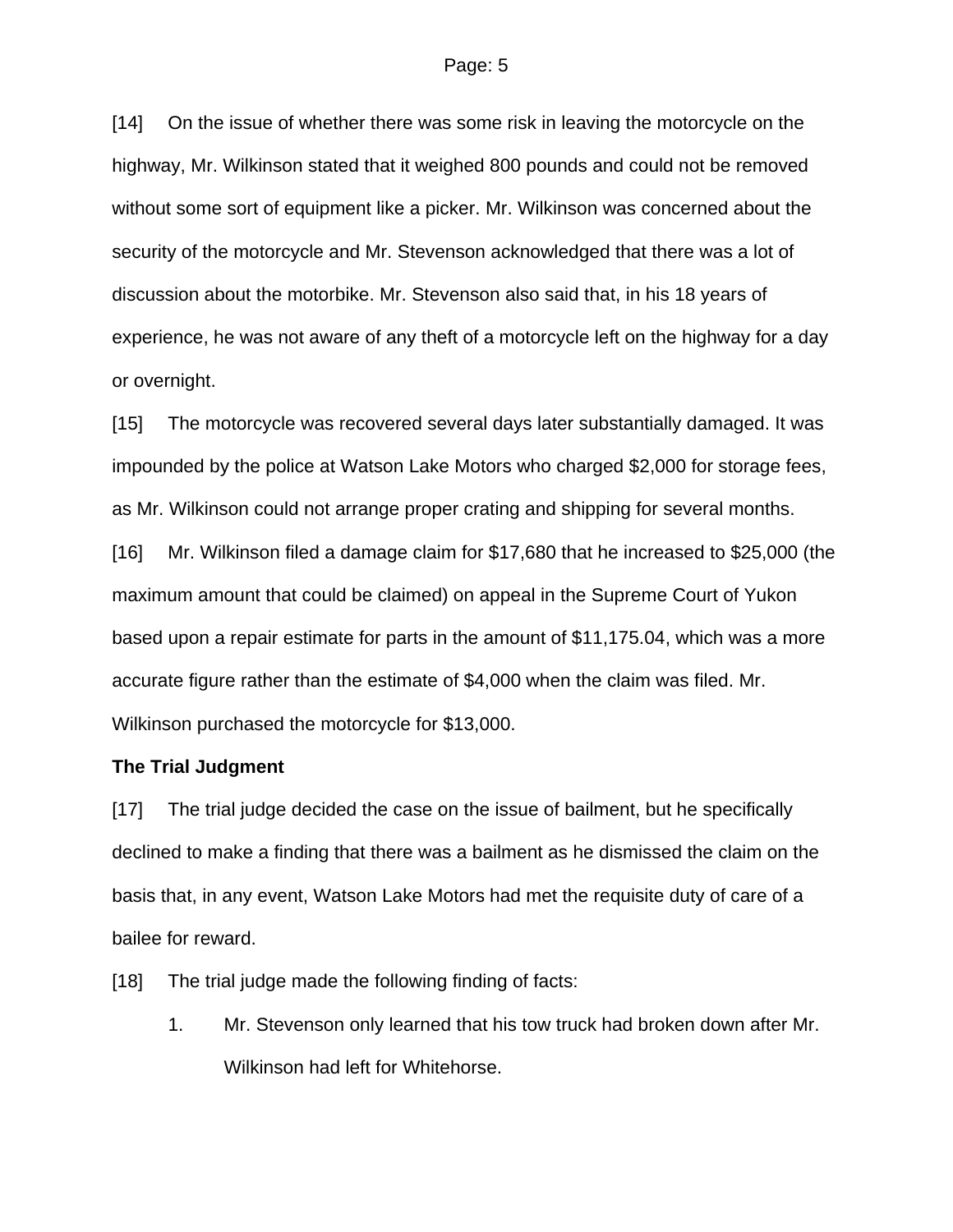- 2. Mr. Stevenson attempted to arrange for his competitor to tow Mr. Wilkinson's vehicle but after contacting Mr. Hale, Mr. Stevenson was advised that Capital Towing could not do the tow until Mr. Hale returned from Whitehorse.
- 3. Capital Towing picked up the truck after Mr. Wilkinson had already picked up the U-Haul trailer on December 24, 2008.
- 4. Mr. Wilkinson was aware that his truck and trailer were not going to be picked up immediately as the only available tow truck was coming from Fort Nelson.
- 5. Mr. Wilkinson was familiar with the Alaska Highway and knew or ought to have known that it would be several hours at least before the tow truck arrived.
- 6. The tow truck broke down unforeseeably and there was no opportunity for Mr. Stevenson to get in touch with Mr. Wilkinson to advise him of the problem.

[19] The trial judge set out the law of bailment and assumed for the purpose of his judgment that Watson Lake Motors was a bailee for reward. He stated that a bailee is not an insurer but must exercise the same degree of care that he would exercise over his own goods and in some cases the responsibility is somewhat higher than that. The trial judge stated at para. 9:

> "In a case of this kind, in my view, the bailee's obligation is to exercise the same degree of care towards the preservation of the goods entrusted to him which might reasonably be expected from a skilled operator in the same sort of business, acquainted with the risks to be apprehended either from the character of the business itself or the type of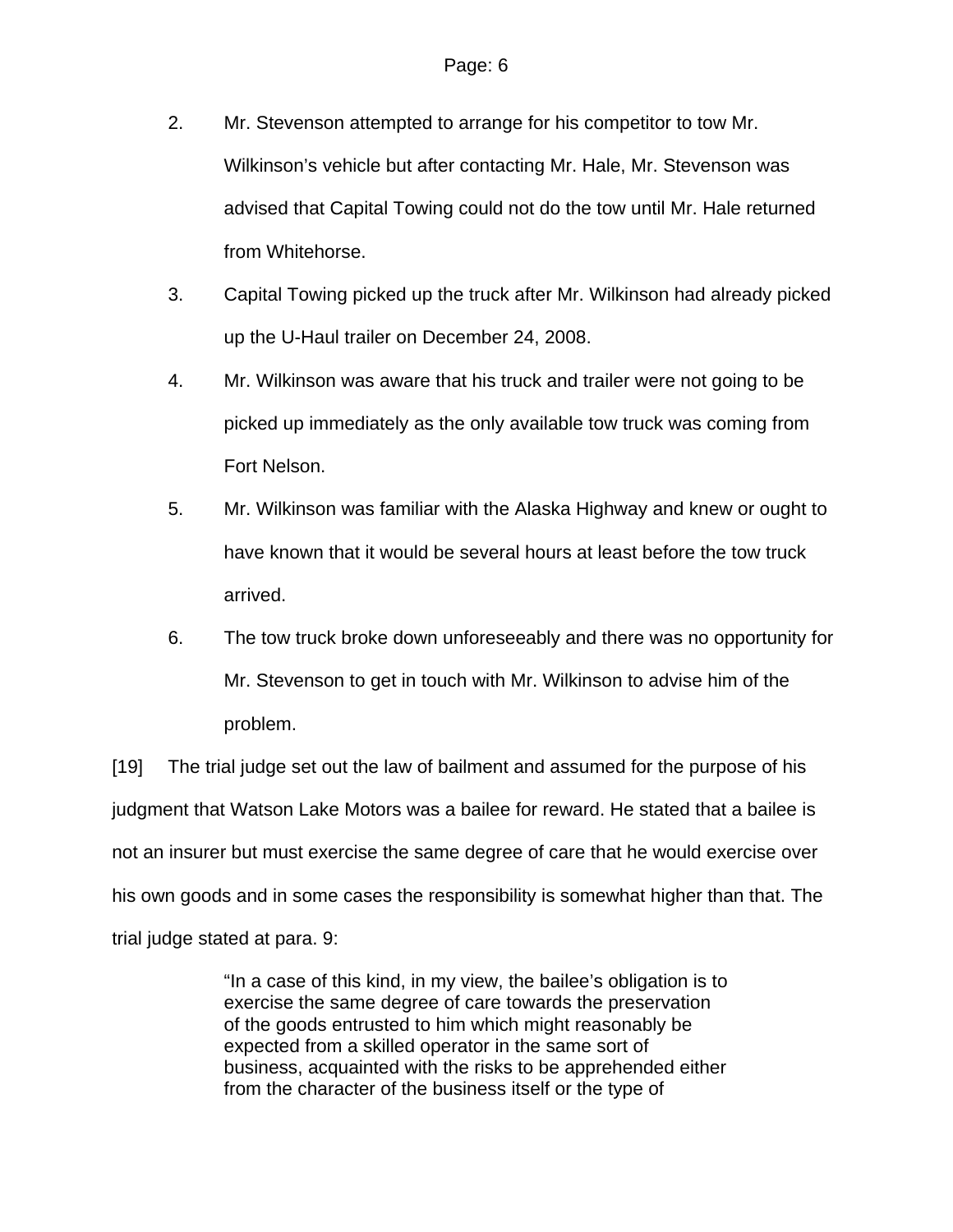storage facility and locality and matters of that kind. They have to take all reasonable precautions to obviate risks which would, or should be, known to them, being prudent operators in that sort of business. I should also say that the onus is on the bailee to establish that they met that duty of care. "

[20] The trial judge concluded that despite the unfortunate loss for Mr. Wilkinson, the defendants were not liable for the loss. In other words, Watson Lake Motors had met

the requisite standard of care.

## **The New Evidence**

[21] Mr. Wilkinson appealed and applied for a new trial. Prior to an amendment to the

*Small Claims Court Act*, R.S.Y. 2002, c. 204, all Small Claims appeals (cases under

\$25,000) were heard as of right as new trials. Section 9 was amended by an *Act to* 

*Amend the Small Claims Court Act*, S.Y. 2005, c. 14 to read:

"An appeal lies to the Supreme Court from a final order of the Small Claims Court on questions of fact and on questions of law, and must not be heard as a new trial unless the Supreme Court orders that the appeal be heard in that court as a new trial."

[22] This amendment came into force on April 1, 2006.

[23] The Minister of Justice introduced the amendment and indicated that it reflected the quality of justice received at Small Claims trials presided over by legally-trained judges. It was a compromise between the previous right of appeal by way of a new trial, which is an unusual right, and having the appeal proceed solely on the record from the Small Claims trial. The appeal judge, in the Supreme Court of Yukon, has the discretion to determine how the appeal should be heard; i.e. on the record in Small Claims Court or on some other basis as a new trial.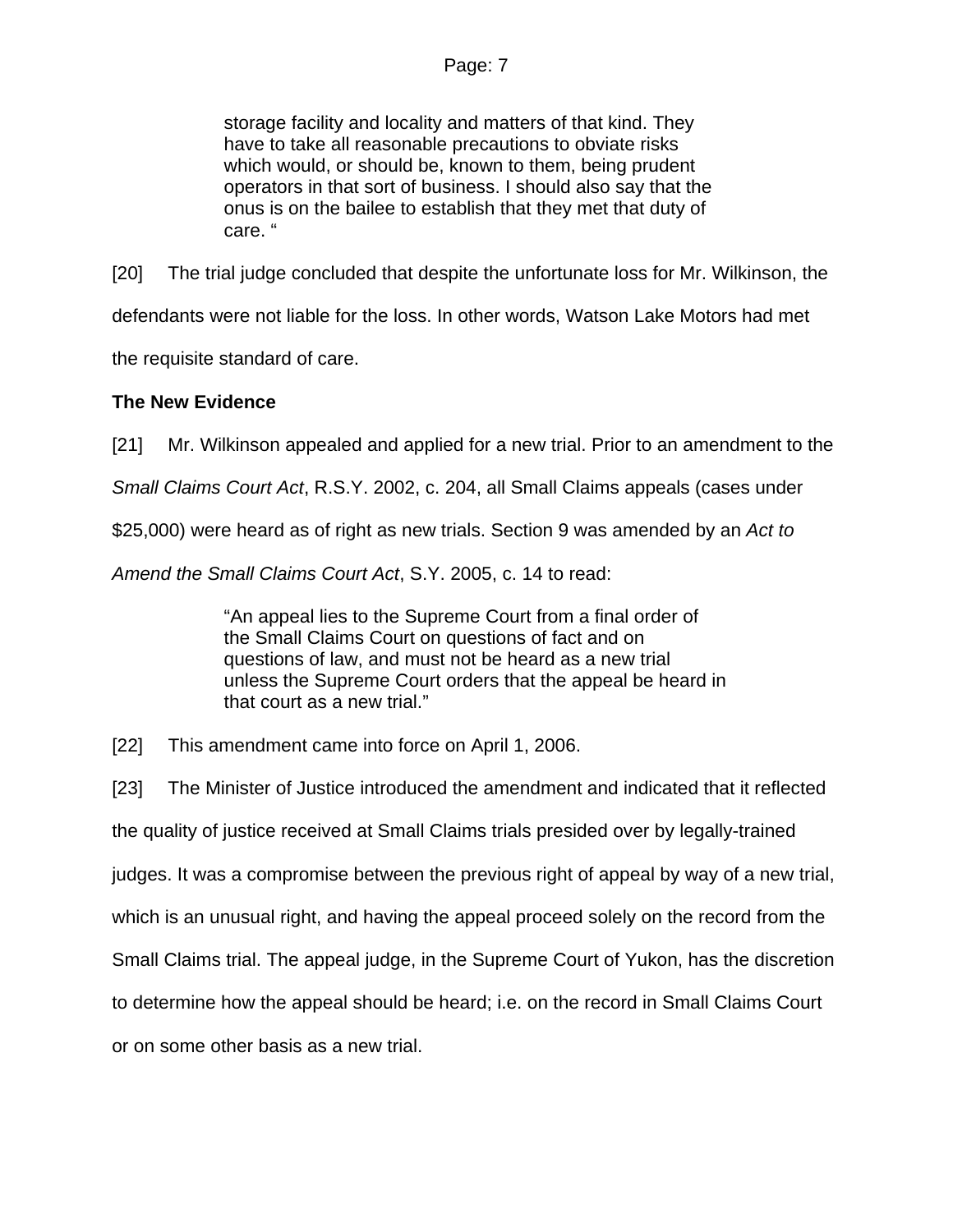[24] There are other policy issues in appeals of Small Claims matters. The claims are generally brought by claimants without lawyers. There is a requirement that all cases go through a mediation process before going to trial. They generally go to trial without any form of discovery. Because of the summary procedure in Small Claims Court, there is potential for an incomplete record, particularly for self-represented litigants who do not appreciate the full factual and legal issues until they have heard the evidence at the trial.

[25] On the other hand, there is good reason to have finality in Small Claims Court matters where no injustice has been done, as trials are expensive and time-consuming to the litigants and the court. . It was aptly put by Meredith J.A. in *Caswell* v. *Toronto R.W. Co.* (1911), 24 O.L.R. 339 (C.A.) at 351, that new trials are "necessary evils, when necessary." This reflects the view you only get one trial unless there are some special circumstances.

[26] In a more modern approach, in British Columbia, which has a similar section to Yukon's s. 9, the court in *Pavlovic* v. *Pav's Complete Excavating Services*, [1998] B.C.J. No. 3063 (S.C.), decided that new trials should be granted sparingly (para. 2) but with some flexibility (para. 8). Nevertheless, Lamperson J., in that case, said that the court should be less rigid in applying the traditional rule on fresh evidence. He stated that the appellant must show that:

- "1. That the evidence was not discoverable by reasonable diligence before the end of the trial;
- 2. That the evidence was wholly credible; and
- 3. That the evidence would be practically conclusive of an issue before the court.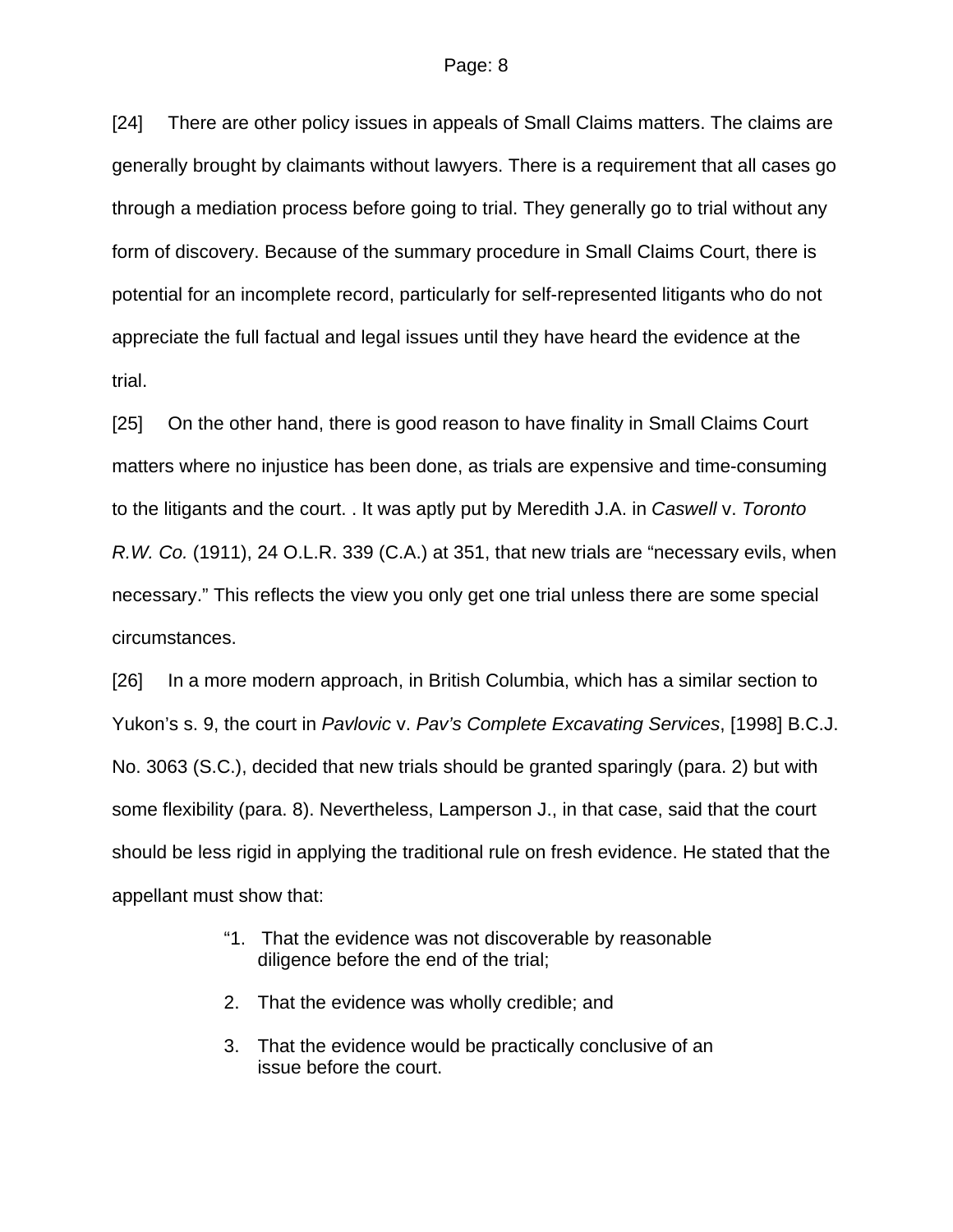The burden of demonstrating that these requirements have been met rests upon the person seeking a new trial."

[27] In my view, this approach places an insurmountable burden on most Small

Claims Court self-represented litigants.

[28] In contrast, in criminal matters, the Supreme Court of Canada, in *R.* v. *Palmer*,

[1980] 1 S.C.J. No. 759, set out the following test for fresh evidence applications under

the *Criminal Code*, then s. 610(1)(d) and now s. 683(1)(d):

- "(1) The evidence should generally not be admitted if, by due diligence, it could have been adduced at trial provided that this general principle will not be applied as strictly in a criminal case as in civil cases: see McMartin v. The Queen [ [\[1964\] S.C.R. 484\]](http://www.lexisnexis.com/ca/legal/search/runRemoteLink.do?langcountry=CA&linkInfo=F%23CA%23SCR%23year%251964%25page%25484%25sel1%251964%25&risb=21_T9250522082&bct=A&service=citation&A=0.9776457674988208).
- (2) The evidence must be relevant in the sense that it bears upon a decisive or potentially decisive issue in the trial.
- (3) The evidence must be credible in the sense that it is reasonably capable of belief, and
- (4) It must be such that if believed it could reasonably, when taken with the other evidence adduced at trial, be expected to have affected the result."

[29] In my view, the above principle is a more useful guideline in small claims matters than the principle of law set out in *Pavlovic*. However, there may be harsh justice in applying any principle in a rigid fashion, given the fact that most Small Claims cases proceed without lawyers. In these circumstances, the first realistic appraisal of the facts and law occurs at the Small Claims Court trial. This requires a very flexible approach by the Small Claims Court judge, in the first instance, to ensure that procedural and substantive justice is done. It is also my view that there are alternative remedies for an injustice that may occur, apart from simply ordering a new trial. The point is that there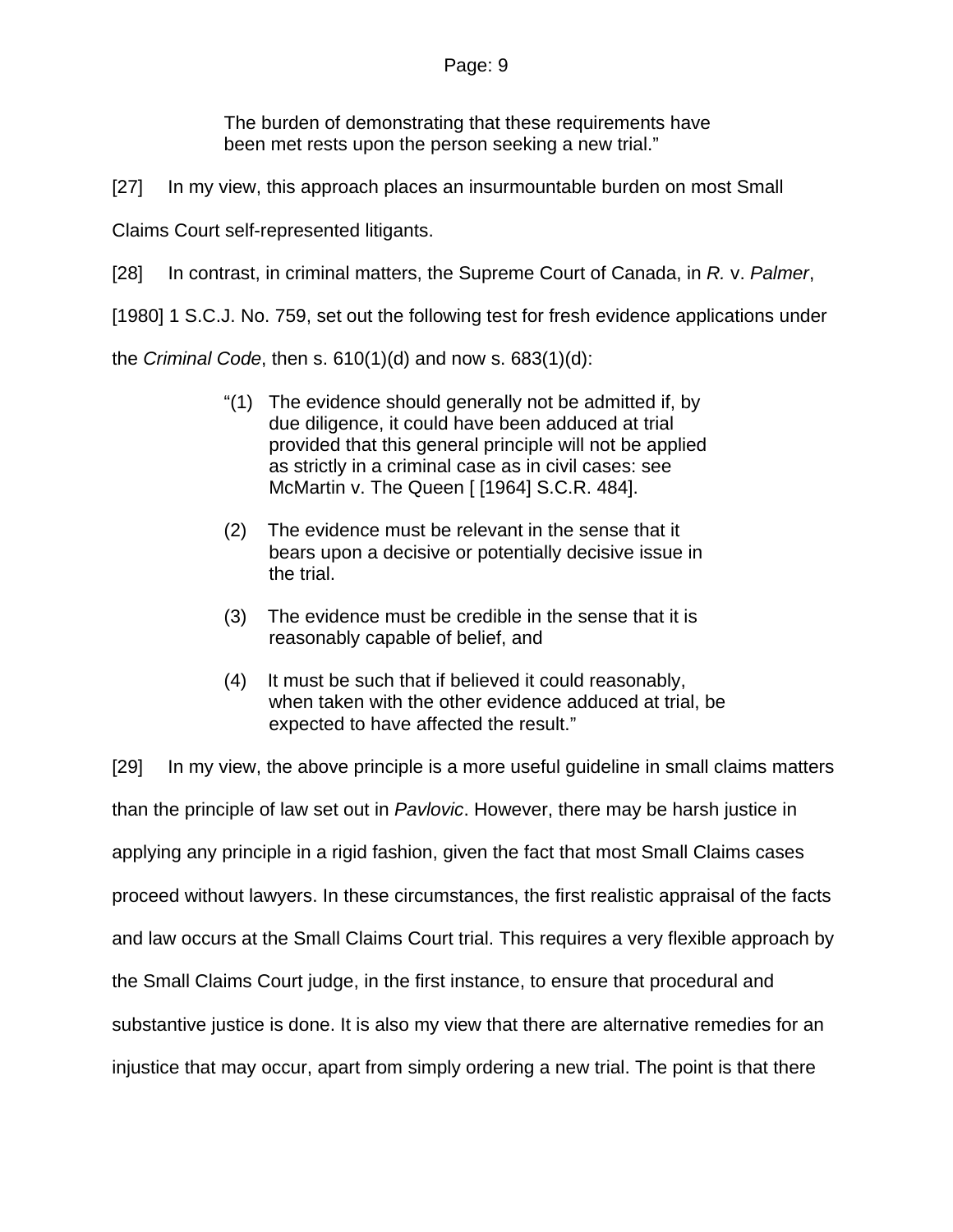#### Page: 10

will be cases brought on appeal from Small Claims Court that may benefit from the admission of fresh evidence. There may be an insufficient record to dispose of the appeal, or other reasons, such as the need to call a witness on an issue that arose during trial. It is, in my opinion, better to apply a flexible approach to hearing fresh evidence than necessitate having a whole new trial, which can be time-consuming and costly.

[30] In the case at bar, the trial took place in Watson Lake. The trial judge heard three witnesses, an RCMP constable, Mr. Wilkinson and Mr. Stevenson. Mr. Wilkinson set out a number of issues in the trial that he now wishes to address in a new trial. The most significant is that Mr. Wilkinson had expected to call Larry Hale, the Capital Towing driver as a witness to testify that he did not receive any call from Mr. Stevenson as set out in para. 12 above. Mr. Wilkinson said Larry Hale had moved out of Watson Lake by the time of the trial and was somewhere in Ontario. I also note that Mr. Wilkinson addressed this issue in his evidence in chief. He testified that he learned the previous evening that Larry Hale had moved to Ontario. He inquired of the trial judge whether he could tell the court what Larry Hale said to him. The trial judge indicated that the Small Claims Court was not bound by the strict rules of evidence and could receive hearsay, but it would not be given as much weight as a statement presented by other means. The trial judge allowed the hearsay evidence but preferred the sworn evidence of Mr. Stevenson.

[31] I conclude that it would not be appropriate to have a new trial, as such a course would be needlessly costly and time consuming, given that the original trial, canvassed the issues quite thoroughly. However, there would be an injustice done to this self-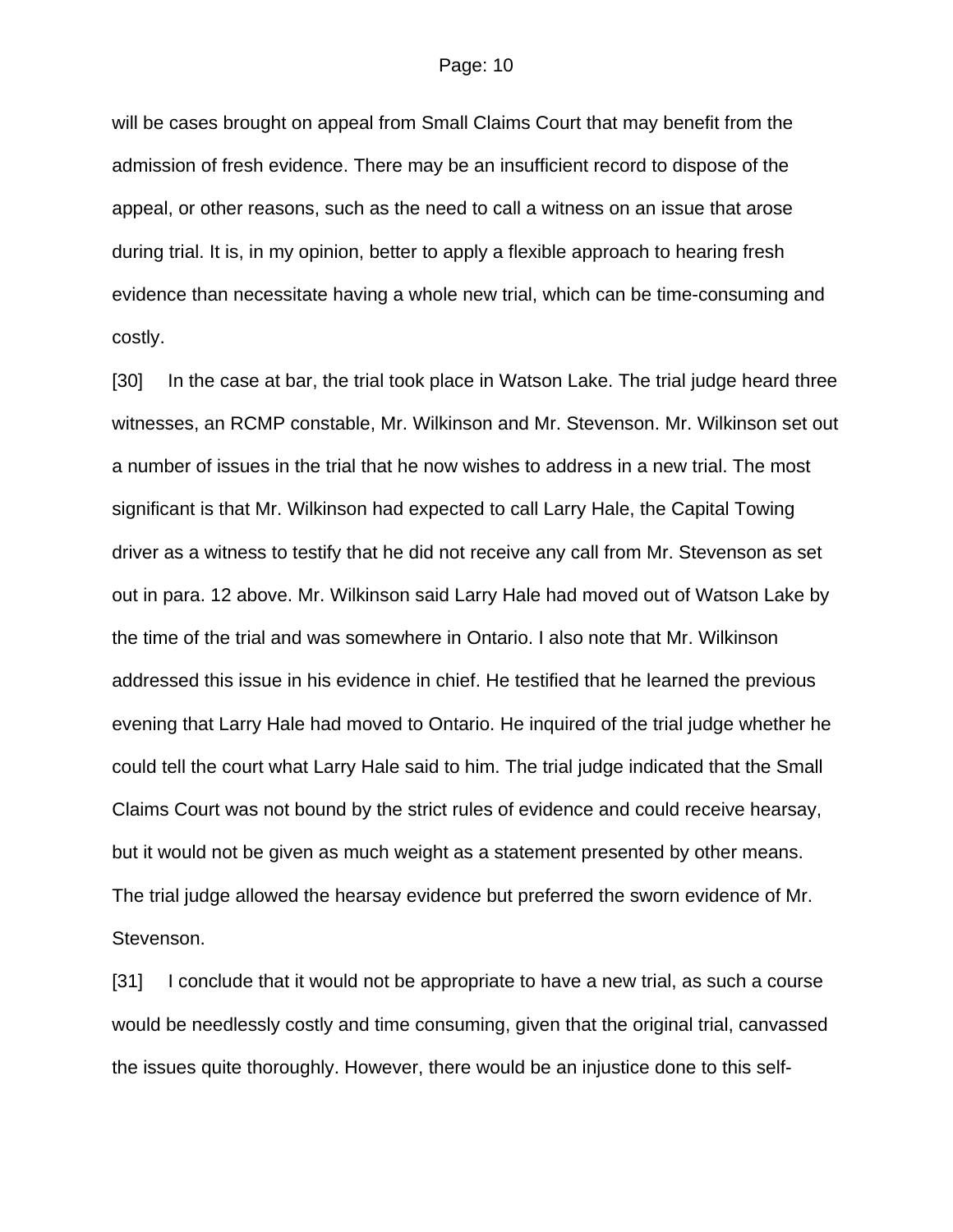represented claimant who clearly did not know all the procedural rules and was taken by surprise when he learned his witness Larry Hale had moved. Because Mr. Wilkinson raised the matter at the trial, he should, at the very least, have the opportunity to present an affidavit of Larry Hale. Accordingly, I granted Mr. Wilkinson the right to file an affidavit and Watson Lake Motors the right to reply by affidavit.

### **The Evidence of Larry Hale**

[32] Mr. Hale stated that he was contacted by the RCMP about taking the towing contract but he was en route to Whitehorse and unable to do so. He swore that he had no communication from Mr. Stevenson regarding Mr. Wilkinson's truck on December 23, 2008. He swore that he was not approached by Mr. Stevenson until 3 p.m. on December 24, 2008, when he went to Watson Lake Motors to pick up another vehicle and was then asked by Mr. Stevenson to pick up the Wilkinson truck. When Mr. Hale arrived at the scene, Mr. Wilkinson was connecting the U-Haul trailer to a U-Haul cube van.

[33] Mr. Stevenson responded with an affidavit admitting that he "may be mistaken about how (he) contacted Mr. Hale on the day in question." However, he stated that "I specifically recall making efforts to contact Mr. Hale regarding Mr. Wilkinson's vehicle, and learning that he was in Whitehorse, on his way to Whitehorse, or leaving for Whitehorse."

[34] I have considered Mr. Stevenson's evidence on the record, which was clearly prefaced by "now don't quote me on this" and the affidavit of Larry Hale which was very clear that, except for the call from the RCMP at 4:00 p.m. on December 23, 2008, he was not contacted by Mr. Stevenson until 3:00 p.m. the next day when he immediately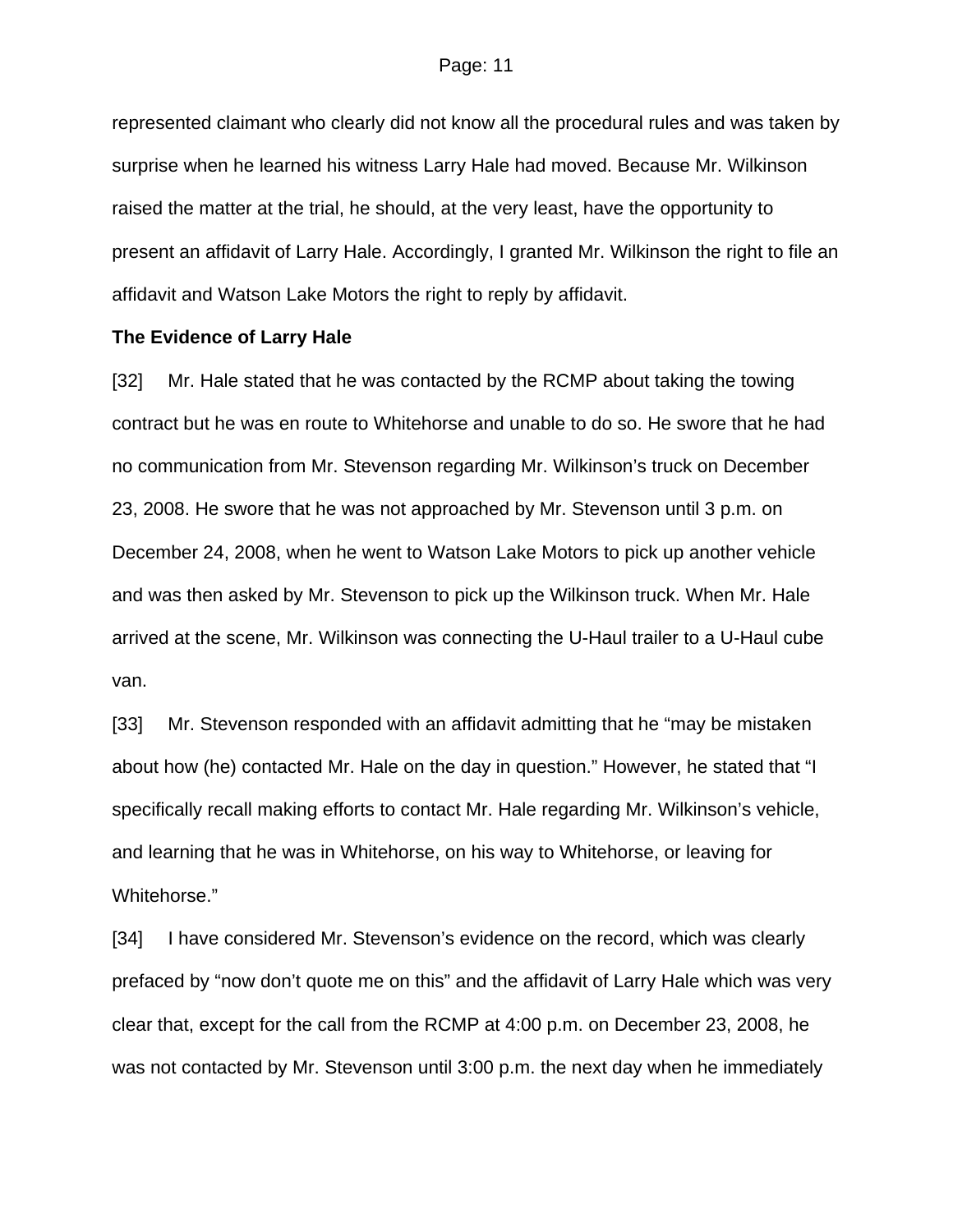went out to tow Mr. Wilkinson's pickup truck. Mr. Stevenson, in a reply affidavit,

acknowledged that Mr. Hale's version was correct but he still maintained that he tried to

contact Mr. Hale and learned that he was in Whitehorse.

# **The Law of Bailment and the Standard of review**

[35] The law of bailment, recently expressed in *627360 Saskatchewan Ltd*. v.

*Bellrose*, 2007 SKQB 14, by Barclay J., was relied on by both parties. It can be

summarized as follows:

1. A bailment, in the traditional sense, arises when the property of one

person (the bailor) is placed in the possession of another (the bailee) (para. 13).

There are three elements to complete a bailment:

- (a) The voluntary transfer of property from the bailor to the bailee;
- (b) The understanding, express or implied, these goods have been transferred to the bailee for safekeeping;
- (c) The agreement to return the goods to the bailor in their original or altered form, as agreed upon.

I add that the onus of proof that a bailment has been created lies upon the bailor.

2. When the bailee performs a service such as repairs, towing or simply

safekeeping, the bailee is a bailee for reward (para. 13).

3. The duty of the bailee is to take such care of the goods as a prudent owner would take of his own goods (para. 15).

4. The bailee is not an insurer but has a higher degree of care when he is a bailee for reward (para. 15).

5. The onus of proof is on the bailee to show on the balance of probabilities that his negligence did not cause the loss or damage to the goods (para. 17).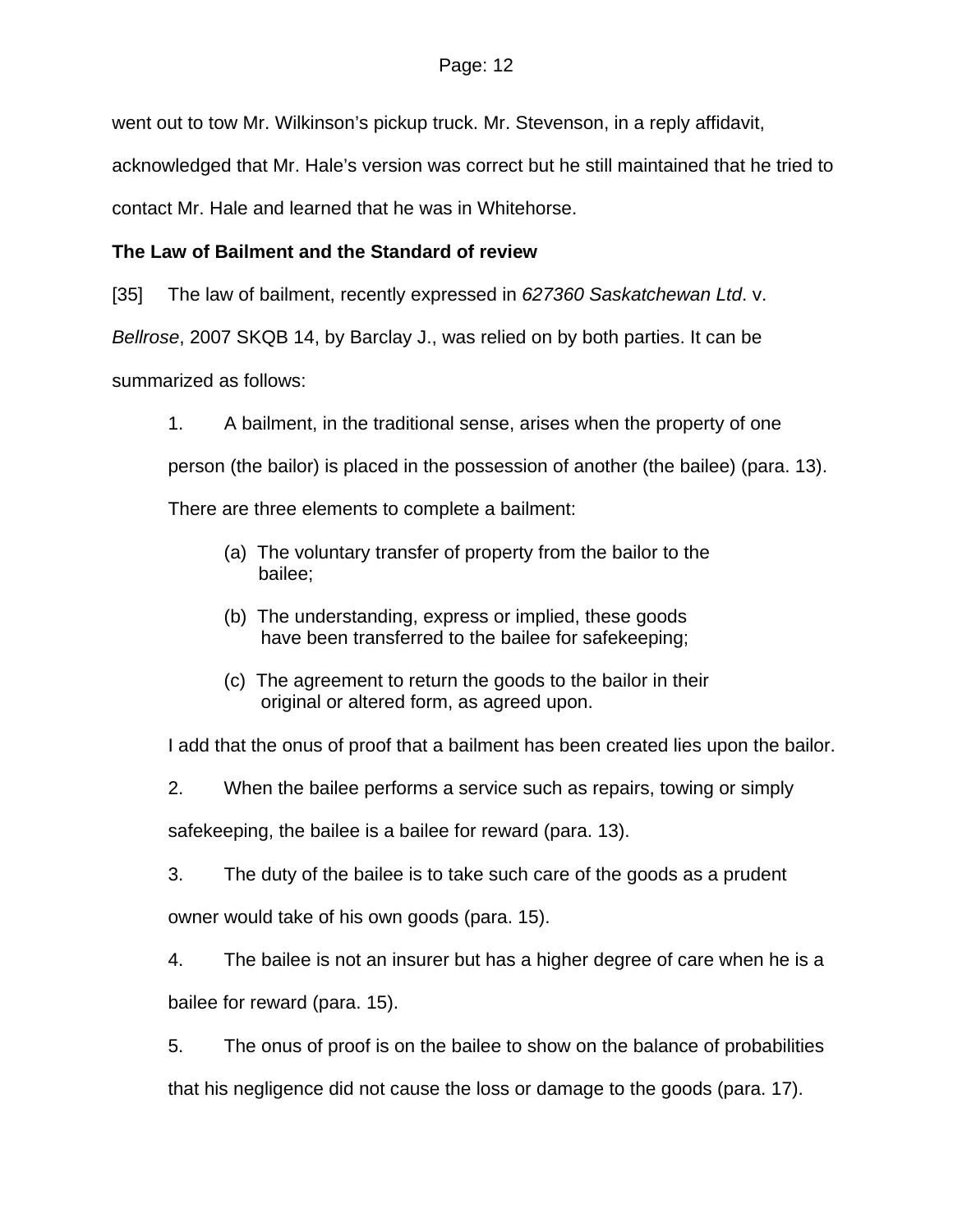[36] The standard of review on an appeal on a question of law is correctness and on

a matter of fact, the question is whether the trial judge has made a palpable or

overriding error. However, as set out in *Housen* v. *Nicholaisen*, 2002 SCC 33, at para.

37:

"... "In many cases, viewing the facts through the legal lens of the standard of care gives rise to a policy-making or lawsetting function that is the purview of both the trial and appellate courts". In our view, it is settled law that the determination of whether or not the standard of care was met by the defendant involves the application of a legal standard to a set of facts, a question of mixed fact and law. This question is subject to a standard of palpable and overriding error unless it is clear that the trial judge made some extricable error in principle with respect to the characterization of the standard or its application, in which case the error may amount to an error of law."

[37] In my view, the trial judge has made no error on the evidence before him.

However, that assessment must now be reviewed in light of the new evidence received.

I also conclude that the trial judge erred in finding that Watson Lake Motors met the

requisite standard of care assuming that a bailment occurred. While the trial judge did

not make a finding that a bailment occurred, I conclude that there was a bailment in law

based upon the law of possession as it relates to bailment.

## **Possession in Bailment**

[38] The question is when possession takes place in the context of a bailment. The essence of a bailment is that there is no transfer of title but a transfer of possession for a particular purpose, such as repairs or safekeeping. In the majority of cases,

possession occurs when the bailee takes actual possession of the goods. Typically, the bailor delivers the goods to the bailee at the bailee's place of business. It is somewhat different in the case of a tow truck operator who may, as in this case, be taking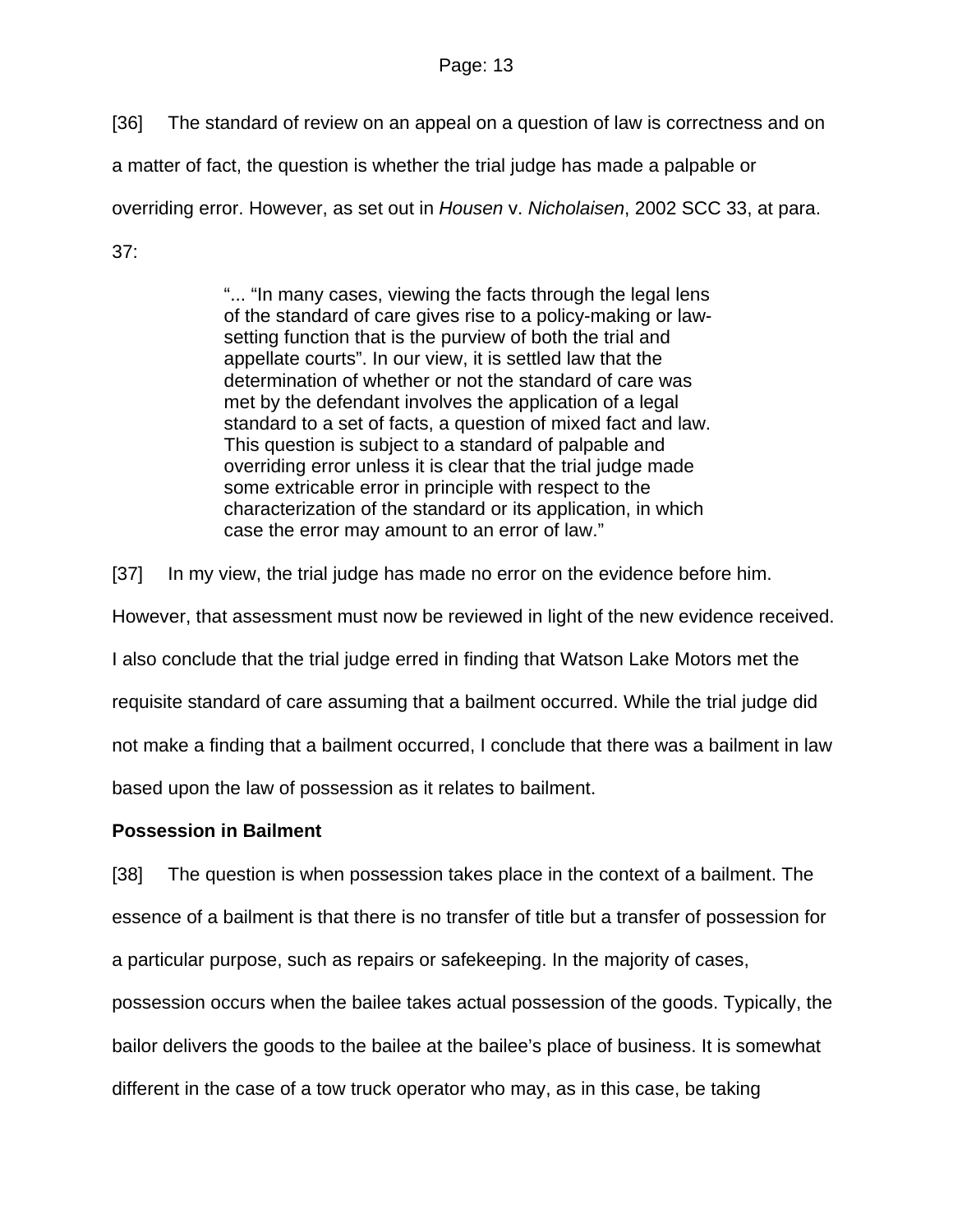#### Page: 14

possession of a vehicle broken down on the highway for safekeeping until the bailor returns. The crucial issue is when possession is transferred and the bailment commences. Case law has recognized that actual possession does not always occur immediately, as in the situation where a vehicle is left outside the repair premises or nearby (see *Letourneau v. Otto Mobiles Edmonton (1984) Ltd.*, 2002 ABQB 609). In such circumstances, the bailee is being granted a right of possession with actual possession occurring at a later time. Nevertheless, there is a bailment as soon as the right of possession is granted.

[39] The concept of possession as a bundle of rights that includes a right to immediate possession and a deferred right to possession is explored by Professor Norman Palmer in *Palmer on Bailment* (London: Sweet and Maxwell Ltd., 2009) at 1359 – 1363. I am in agreement with the view that a person with a right of possession has both rights and obligations with respect to the property in question. In other words, from a liability perspective, there should be little distinction between the bailee who has the goods in his possession as opposed to the bailee who has a right of possession and the obligation to take possession of the goods. The latter situation is the reality in the situation of most tow truck operators. They receive a call to pick up a vehicle in another location and undertake to do so without any discussion of what happens when they fail to do so.

[40] In this case, Watson Lake Motors agreed to pick up Mr. Wilkinson's truck and motorcycle. Although it was not a question of immediate possession, but one that would take place when the tow truck arrived from another location, this is not an unusual circumstance. I conclude that the legal obligation of the bailee should be engaged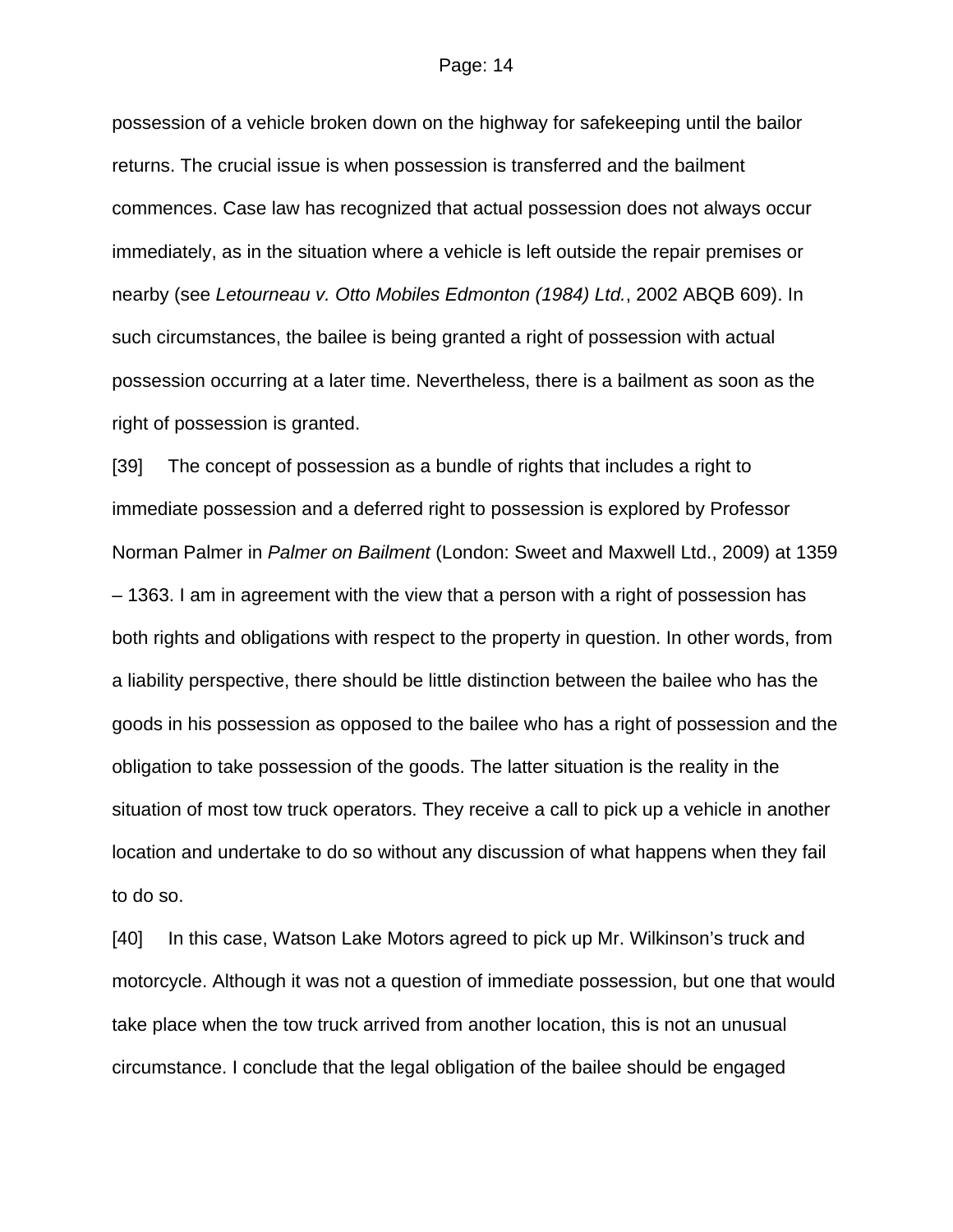whether they have possession, a right of immediate possession or a deferred right of possession.

## **The Standard of Care**

[41] The standard of care is that the bailee take such care of the goods as a prudent owner would take of his own goods. The bailee is not an insurer.

[42] I find as a matter of fact that Watson Lake Motors did not take the steps necessary to fulfill their duty of care. I find that Watson Lake Motors was fully aware of the motorcycle both from observing it at the scene and the importance of the security of the motorcycle to Mr. Wilkinson.

[43] The following are the steps that could have been taken by Watson Lake Motors, as a prudent owner, upon being advised that its vehicle would not be picking up the pickup truck and motorcycle that evening:

- 1. it could have notified the RCMP that it could not take possession as contemplated and to get assistance in reaching Mr. Wilkinson;
- 2. it could have asked Mr. Wilkinson for his cell phone number;
- 3. it could have called the U-Haul office in Whitehorse for contact information, as Watson Lake Motors was the U-Haul agent in Watson Lake;
- 4. it could have used the other equipment it did have to pick up the motorcycle which was apparently not a problem for the thieves;
- 5. it could have called the other local tow truck operator, Mr. Hale, to do the pickup. I acknowledge that there are some limits to this alternative as it is possible that this could not have saved the motorcycle if the theft had